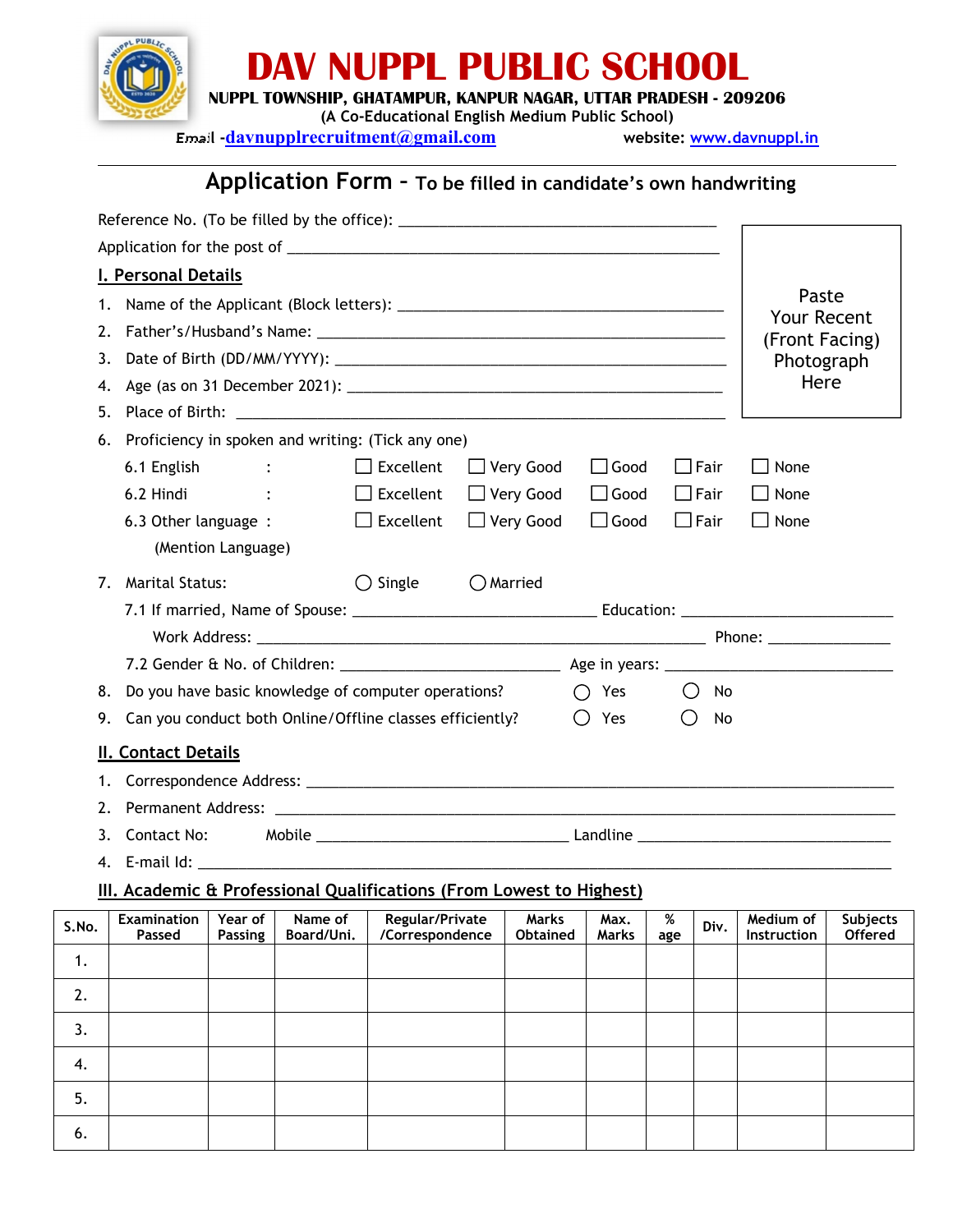|    |                        |  | Th:   |  |  |  |
|----|------------------------|--|-------|--|--|--|
| 8. | B.Ed.                  |  | Prac: |  |  |  |
|    | CTET / STET<br>Paper 1 |  |       |  |  |  |
| 9. |                        |  |       |  |  |  |
|    | CTET / STET<br>Paper 2 |  |       |  |  |  |
|    |                        |  |       |  |  |  |

 $\_$  ,  $\_$  ,  $\_$  ,  $\_$  ,  $\_$  ,  $\_$  ,  $\_$  ,  $\_$  ,  $\_$  ,  $\_$  ,  $\_$  ,  $\_$  ,  $\_$  ,  $\_$  ,  $\_$  ,  $\_$  ,  $\_$  ,  $\_$  ,  $\_$  ,  $\_$  ,  $\_$  ,  $\_$  ,  $\_$  ,  $\_$  ,  $\_$  ,  $\_$  ,  $\_$  ,  $\_$  ,  $\_$  ,  $\_$  ,  $\_$  ,  $\_$  ,  $\_$  ,  $\_$  ,  $\_$  ,  $\_$  ,  $\_$  ,

1. Any other information about your achievement in the field of Academics:

3. Specialization in Subject:  $(1)$   $(2)$ 

## **IV. Institutions Served - Present to First (Only recognized institution/s)**

| Institution<br>Name, |                                                 |      | <b>Total Experience</b><br>Period |       |               |     |                                 |                 |                           |                              |                                               |
|----------------------|-------------------------------------------------|------|-----------------------------------|-------|---------------|-----|---------------------------------|-----------------|---------------------------|------------------------------|-----------------------------------------------|
| S.N<br>0.            | <b>Affiliation</b><br>No. and<br><b>Address</b> | From | To                                | Years | <b>Months</b> | Day | <b>Classes</b><br><b>Taught</b> | Board<br>Taught | Subject/<br><b>Taught</b> | Medium of<br><b>Teaching</b> | <b>Total Salary</b><br>(Basic+Allowanc<br>es) |
| 1.                   |                                                 |      |                                   |       |               |     |                                 |                 |                           |                              |                                               |
| 2.                   |                                                 |      |                                   |       |               |     |                                 |                 |                           |                              |                                               |
| 3.                   |                                                 |      |                                   |       |               |     |                                 |                 |                           |                              |                                               |
| 4.                   |                                                 |      |                                   |       |               |     |                                 |                 |                           |                              |                                               |
| 5.                   |                                                 |      |                                   |       |               |     |                                 |                 |                           |                              |                                               |
| 6.                   |                                                 |      |                                   |       |               |     |                                 |                 |                           |                              |                                               |
| 7.                   |                                                 |      |                                   |       |               |     |                                 |                 |                           |                              |                                               |
|                      | <b>Total Experience</b>                         |      |                                   |       |               |     |                                 |                 |                           |                              |                                               |

1. Mention the assignments/responsibilities which you have handled other than teaching.

### **V. Other Details**

1. Notice Period required (if selected) : \_\_\_\_\_\_\_\_\_\_\_\_\_\_\_\_\_\_\_\_\_\_\_\_\_\_\_\_\_\_\_\_\_\_\_\_\_\_\_\_\_\_\_\_\_\_\_\_\_\_\_\_\_\_\_\_\_\_\_\_\_\_

2. Minimum expected salary (in Rs.) : \_\_\_\_\_\_\_\_\_\_\_\_\_\_\_\_\_\_\_\_\_\_\_\_\_\_\_\_\_\_\_\_\_\_\_\_\_\_\_\_\_\_\_\_\_\_\_\_\_\_\_\_\_\_\_\_\_\_\_\_\_\_

3. References (Give name, profession and address of two references who are not the relative of the candidate)

3.1 Reference-1: Name \_\_\_\_\_\_\_\_\_\_\_\_\_\_\_\_\_\_\_\_\_\_\_\_\_\_\_\_\_\_\_\_\_\_\_\_\_\_\_\_\_\_ Profession \_\_\_\_\_\_\_\_\_\_\_\_\_\_\_\_\_\_\_ Address \_\_\_\_\_\_\_\_\_\_\_\_\_\_\_\_\_\_\_\_\_\_\_\_\_\_\_\_\_\_\_\_\_\_\_\_\_\_\_\_\_\_\_\_\_ Contact No.: \_\_\_\_\_\_\_\_\_\_\_\_\_ 3.2 Reference-2: Name \_\_\_\_\_\_\_\_\_\_\_\_\_\_\_\_\_\_\_\_\_\_\_\_\_\_\_\_\_\_\_\_\_\_\_\_\_\_\_\_\_\_ Profession \_\_\_\_\_\_\_\_\_\_\_\_\_\_\_\_\_\_\_

\_\_\_\_\_\_\_\_\_\_\_\_\_\_\_\_\_\_\_\_\_\_\_\_\_\_\_\_\_\_\_\_\_\_\_\_\_\_\_\_\_\_\_\_\_\_\_\_\_\_\_\_\_\_\_\_\_\_\_\_\_\_\_\_\_\_\_\_\_\_\_\_\_\_\_\_\_\_\_\_\_\_\_\_\_\_\_\_\_\_\_\_\_\_

Address \_\_\_\_\_\_\_\_\_\_\_\_\_\_\_\_\_\_\_\_\_\_\_\_\_\_\_\_\_\_\_\_\_\_\_\_\_\_\_\_\_\_\_\_\_ Contact No.: \_\_\_\_\_\_\_\_\_\_\_\_\_

### 4. **Seminar /Workshop Attended:**

|       |                                   |      | Period | <b>Resource Person</b> |  |
|-------|-----------------------------------|------|--------|------------------------|--|
| S.No. | Description of Workshop / Seminar | From | To     |                        |  |
|       |                                   |      |        |                        |  |
|       |                                   |      |        |                        |  |
|       |                                   |      |        |                        |  |
|       |                                   |      |        |                        |  |